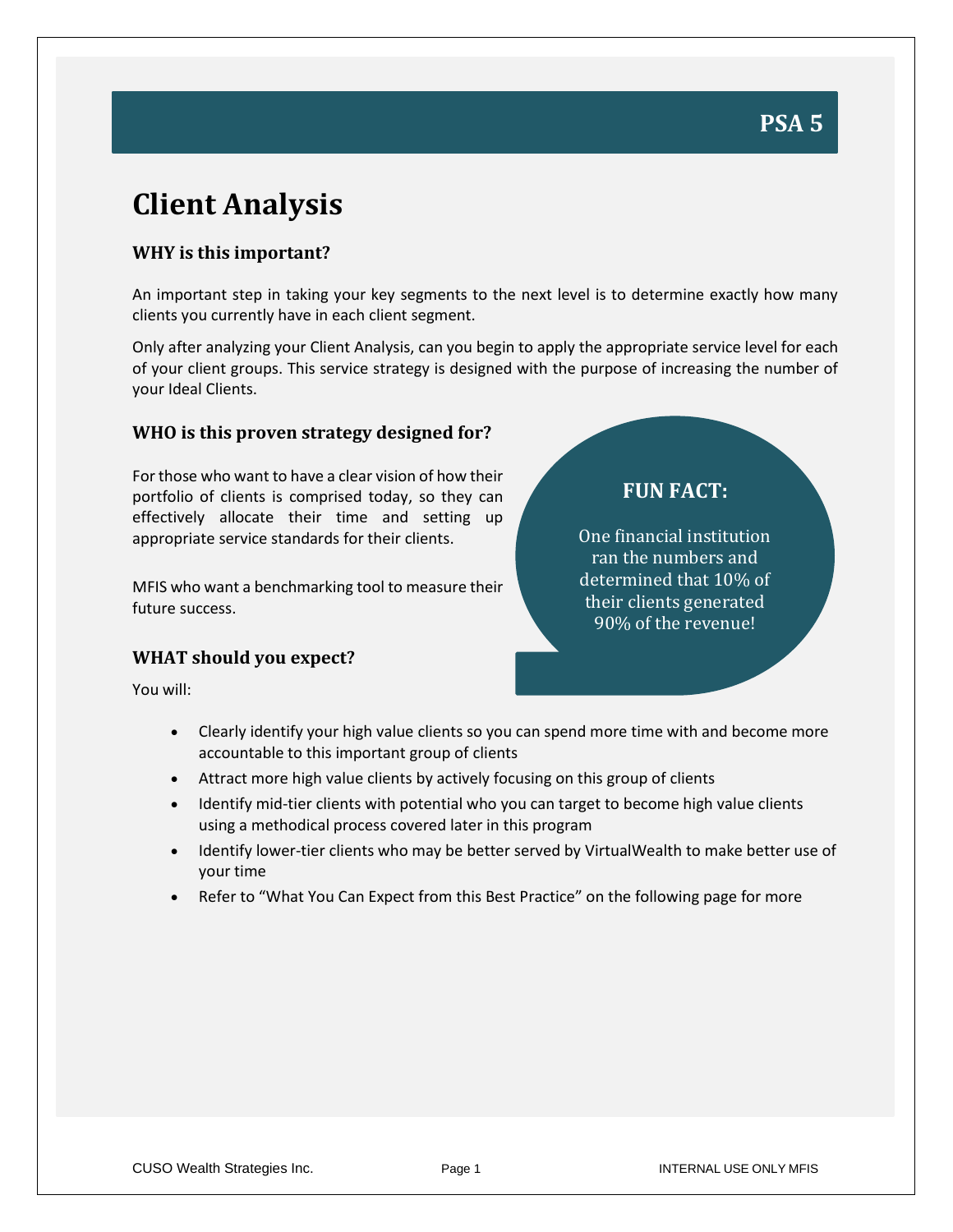## **What You Can Expect from this Best Practice**

### **PURPOSE**

- To determine exactly how many relationships you have in each of the client segments
- To make you aware of your current client profiles and the impact it has on your current and future capacity
- To clearly identify your high value clients
- To use this information to make choices which grow your business through profit and progress – not simply volume of new clients

### **EXPECTED RESULTS**

You will:

- Clearly identify your high value clients so you can spend more time with and become more accountable to this important group of clients
- Attract more high value clients by actively focusing on this group of clients
- Identify mid-tier clients with potential who you can target to become high value clients using a methodical process covered later in this program
- Identify lower-tier clients who may be better served by other financial representatives within the Credit Union to make better use of your time

## **ACCOUNTABILITY**

You will:

- Review the segment assigned to each client assigned to you
- Benchmark your Client Analysis annually to assess your progress
- Introduce lower-tier clients to suitable representatives in the Credit Union to free up your capacity to bring on and serve more high value clients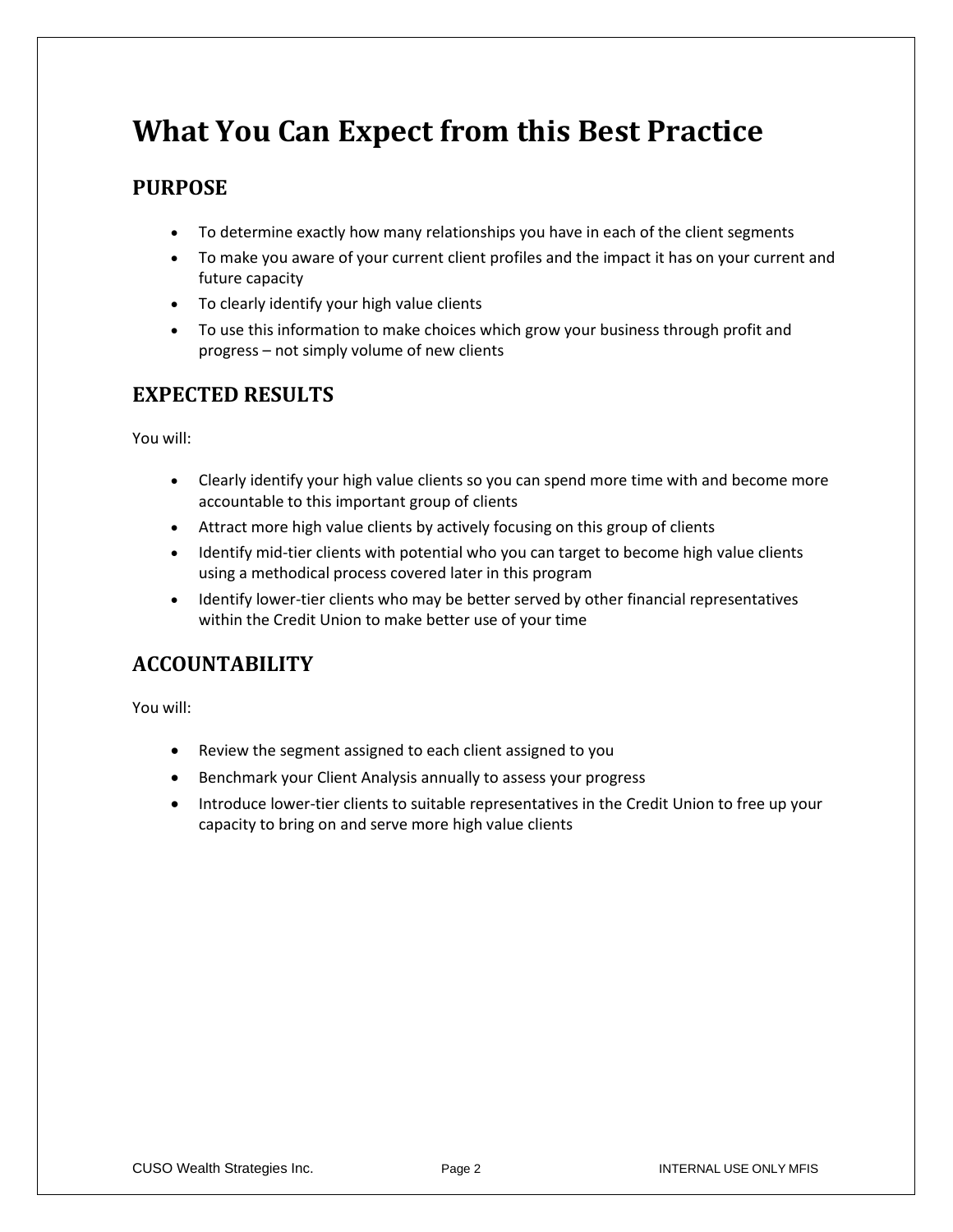## **Beware of the Middle Ground**

Many people will pay a lot of money for a few items or services that are important to them without thinking twice. However, these same people will take an unreasonable amount of time to comparison shop for items such as toothpaste! Basically, the old saying about being "penny-wise and poundfoolish" has become an accepted reality. The implications of this new mindset are enormous to those of us who work in the financial industry. What it comes down to is this: North Americans will pay top dollar for the luxury items and services that matter the most to them. So, it is important to make sure we make our services matter and that they are viewed as important items in our clients' lives.

#### **The High End and the Low End will THRIVE**

Those who have staked out the high end and the low end of the marketplace for their respective products or services will most certainly do well. The Rolexes and Porsches of the world will continue to have a steady stream of clients willing to pay top dollar for their products. Doctors are also getting into the act, no longer looking to be all things to all people, but rather being all things to some people.

Conversely, the WAL-Marts and COSTCOs of the world will continue to thrive as this same group looks for good deals on the various commodities of their lives. Where things start to get slippery is if you are a company or professional in the middle ground.

#### **The Middle Ground Creates No Loyalty**

When you are a middle-tier service provider it means that high-end consumers do not feel they are getting the exclusive service they want  $-$  because they aren't  $-$  and you can't realistically offer it because you are charging middle of the road prices. As a middle-tier service provider you also aren't satisfying the group of low-end consumers who pursue low cost service solutions. So, the question becomes exactly who does the middle-tier service provider service and what exactly is their competitive advantage?

Financial Professionals need to foster a select group mentality, with their best clients not only to survive, but to THRIVE in this competitive industry. This program revolves around this exact approach and ties in with the trend discussed above: people are willing to pay for quality.

If our clients do not perceive you and the Credit Union as their indispensable financial representative and institution for life, and if they do not have that *select group* feeling, it is only a matter of time before they find someone and somewhere else that will offer those things to them.

Your clients are no different than you when it comes to the desire to simplify their life. It is easier to engage in one-stop-shopping with you and the Credit Union than it is to work with a variety of different service providers for banking, lending, savings, insurance and the like. The latter creates too much paperwork, details and people to remember and overall hassle-factor. If we deliver value as the goto-provider for financial solutions, we don't have to be the lowest cost provider. Clients will value and appreciate the service you provide.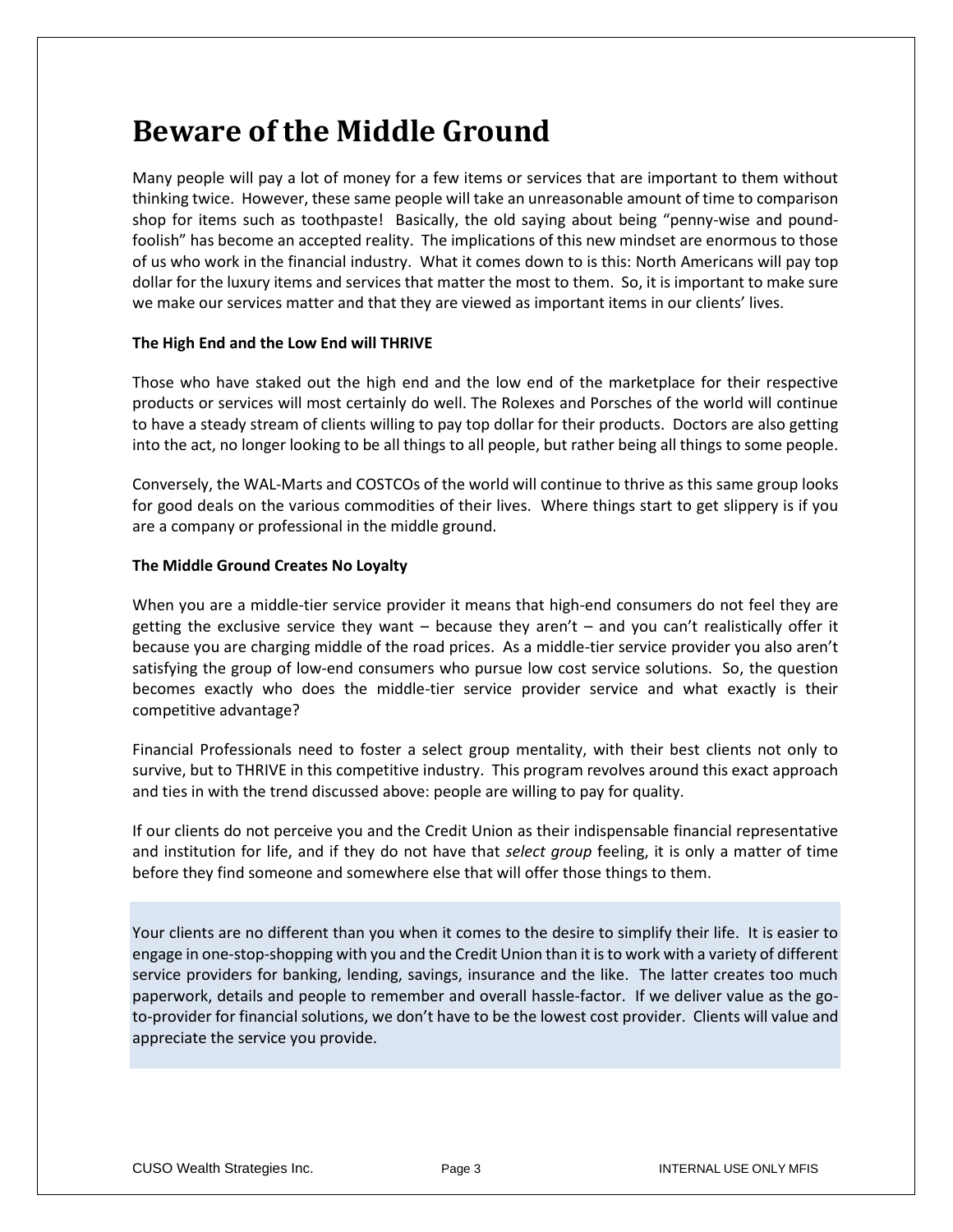## **Creating Scarcity: How to Increase Demand for Your Services**

### **Creating Scarcity: What Does that Mean?**

In the business world, scarcity is the term used to describe a situation in which there is greater demand than supply for a product or service. Professionals who build quality relationships and who follow excellent systems for being accountable to their clients can create scarcity. The 'supply' of a professional is his or her availability. Your clients create 'demand' by requesting your time and services. Excess demand creates competition among your clients for your time.

It is important to differentiate between the clients who 'deserve' to see you face-to-face and the ones who just 'need' you. Ensuring you have set the appropriate boundaries, so your skills are being used in a way that is aligned to your area of expertise, which in turn enhances your value as a Financial Professional.

## **Why Does Creating Scarcity Attract People?**

Creating scarcity in your office limits your time to meet with clients face-to-face. When you schedule meetings within specific hours of business, it leaves you time for planning, organizing, and of course, enjoying why you chose this profession (remember the exercise we did on creating your Client Meeting Protocol?). The important thing to take note of here (and it is often a difficult concept to grasp at first) is that by doing this your business will increase. Why? You become seen as a professional who is obviously in demand. By design, you are spending your time with the people who deserve it the most and keeping them happy. The result: they are more apt to introduce you to their friends, family and colleagues.

Many of our clients are used to walking into our banking branches and meeting with someone as soon as possible (asap). Please remember that by design our branch staff clients are positioned to be 'order takers'. You are not obliged to provide the same 'immediate' service to your financial planning clients.

Only by adhering to these disciplines will you properly benefit from the inescapable business truism that states that 80% of your productivity comes from 20% of your activity. From there, you'll be pleasantly surprised to find, that by organizing your workweek and year this way, you will become far more productive.



there ain't enough to go around, yall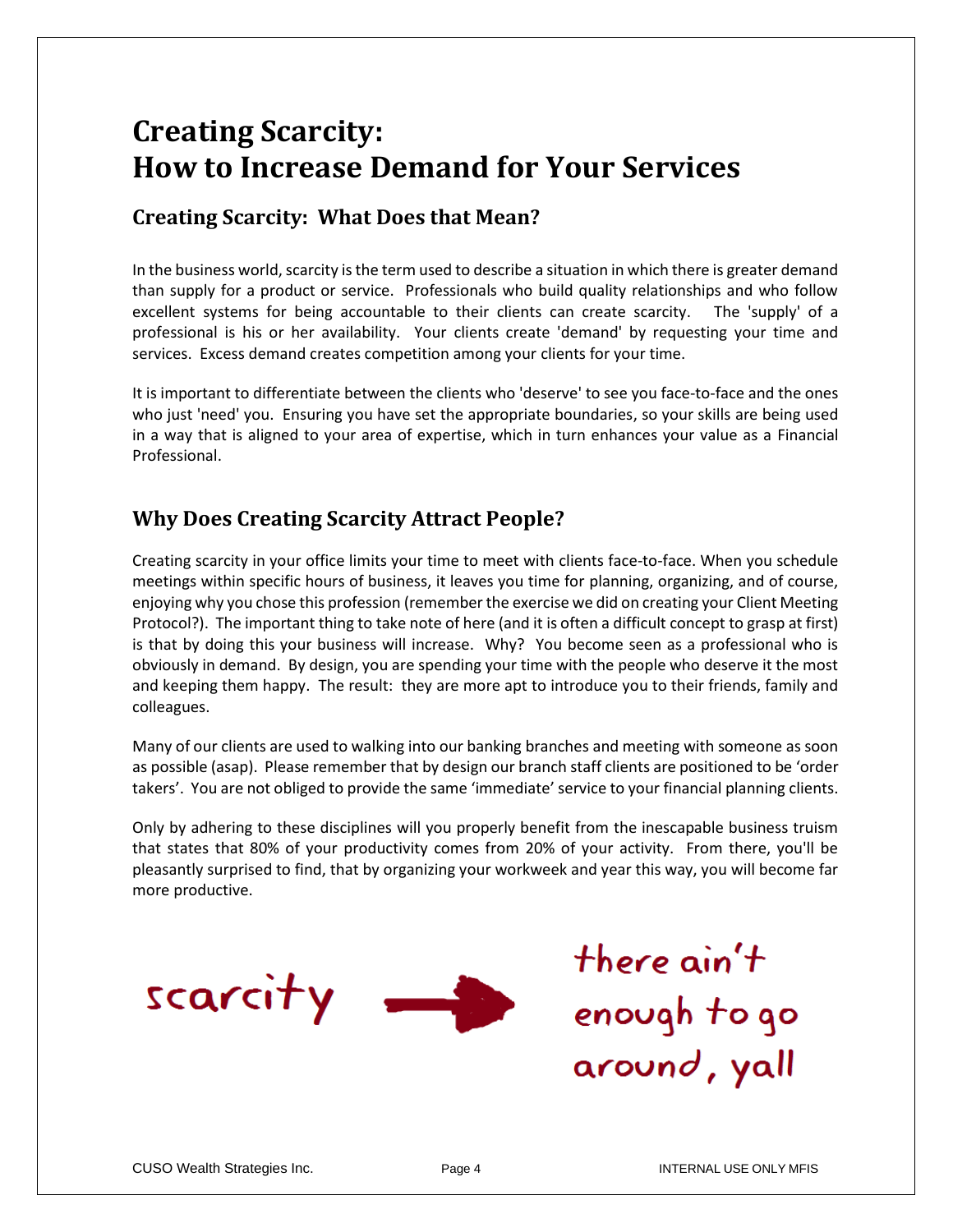## **7 Steps to Create Scarcity & Increase Demand for Your Services**

- 1. Classify your clients. Assign the appropriate levels of service to each client segment.
- 2. Abide by the rules that you created when you classified your clients.
- 3. Establish office hours and communicate them to your clients. You are a professional and deserve the same courtesy as other professionals. If you make an exception to your office hours, be sure that your clients are aware that this is an exception to your usual practice.
- 4. Decide where you will meet your clients. To create scarcity, clients should visit you in your office. Only visit clients offsite in extraordinary circumstances and always check with your manager first.
- 5. Allocate a reasonable but not excessive amount of time for each appointment. One hour is ideal for most appointments and 30 to 45 minutes may be sufficient for follow-ups. When booking the appointment, tell the client or potential client how much time you have scheduled for them. If the appointment starts to exceed the time allowed, then end the appointment on time and schedule a follow-up appointment. Always end your appointments on time, even if you aren't scheduled for another appointment. How does it look to a client if you have the leisure to "chat" with them all afternoon? They are likely to wonder why you don't have anything else to do with your time. As well, by finishing on time you show respect for your client's time.
- 6. Unscheduled Appointments setting service expectations. Even if you are completing work for a client, you are, in a sense, spending time with them. For some Financial Professionals, the nature of your role is to take on walk in clients. However, if you have blocked off some time to complete paperwork or phone calls, make sure you try to stick to your plan.

Unscheduled appointments can be disruptive, especially for those Financial Professionals who are appointment based. From time to time, there are circumstances when you need to meet with an unscheduled appointment. If you are making an exception by taking an unscheduled client, make sure you communicate your exception, so you are not setting an expectation of service. Always try to steer your clients towards booking appointments with you.

7. Determine suitability for new clients. Decide what type of client is suitable for your services and communicate these characteristics to your clients (ie. not all new clients introduced to you will be suited to see an MFIS). You will find that by communicating your area of expertise and services, you will raise the quality of introductions you will receive. In fact, your clients will generally introduce you to prospects that exceed your criteria.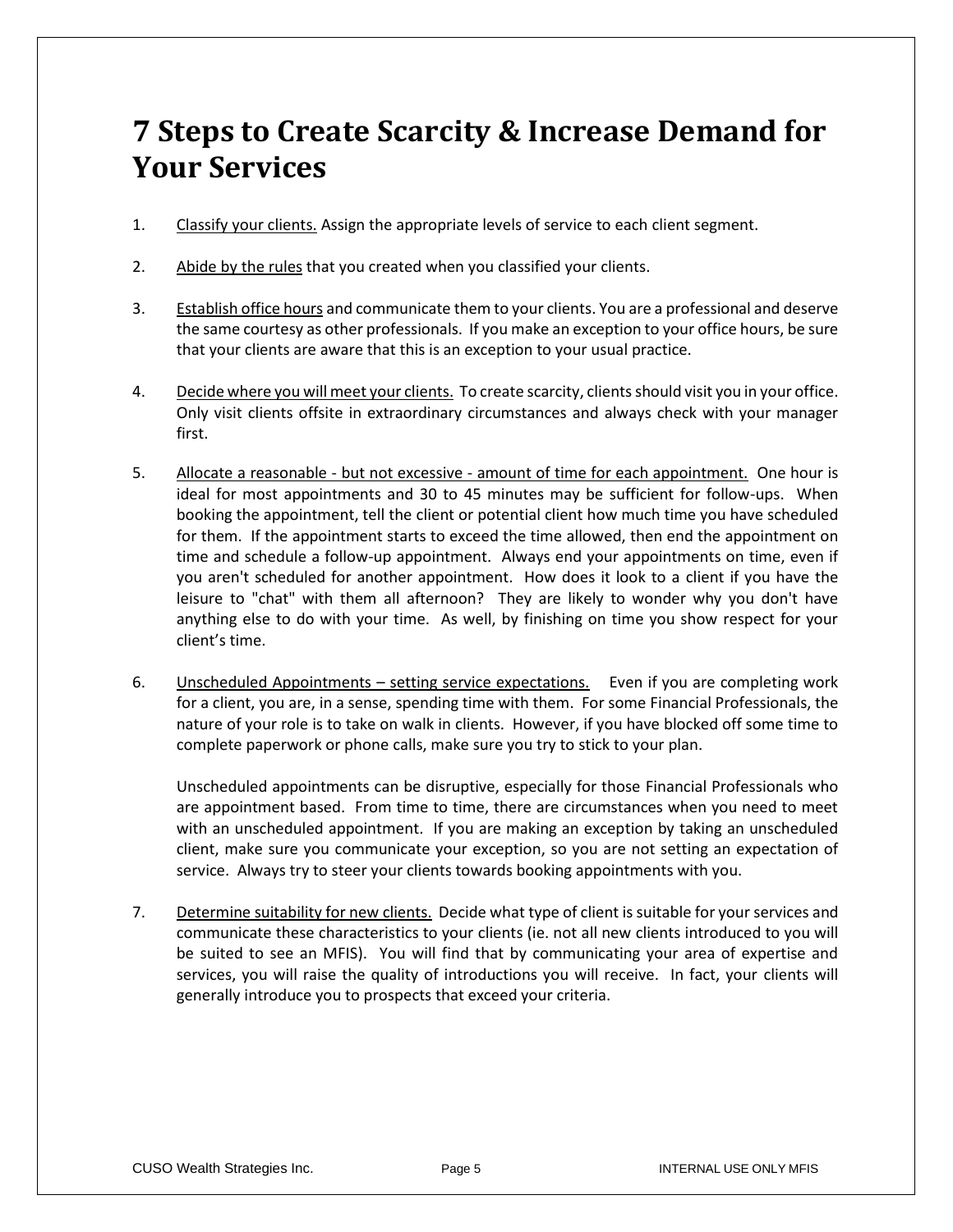## **Like Attracts Like and the Rule of 52**

## **Like Attracts Like**

Think about the people you regularly spend time with. Like most of us, much of your time is probably spent with colleagues at work, with family clients at home, and in free time with friends and acquaintances. If you were to review the general traits of these people, you would notice that they have one thing in common: they are, for the most part, like you. Obviously, these groups of people are not identical to you. However, many common threads keep you interested in one another. You may share values, interests, professions, incomes, even the areas where you live. As the saying goes, "like attracts like."

This observation is important to your business. If you spend your free time with people similar, then your clients probably do the same. And this fact will help you to attract ideal potential clients. Your favourite clients have friends and families who behave and think in a similar manner to them.

If you offer an exceptional client service to your ideal clients, they will become advocates for you. Then, when their friends are not satisfied with their current Financial Professionals and are seeking someone new, your advocate clients will recommend you.

## **The Rule of 52**

It is commonly believed that each person has an inner circle of 52 people with whom they have influence, spend time and know well. In other words, your clients have 52 people who they could easily persuade to call upon you.



Most business services that people use have been selected based on the recommendation of a friend, family client or colleague. Everyone from Financial Professionals, accountants, mechanics, dentists, doctors, hairstylists and chiropractors may have been introduced because of the "circle of 52". These business professionals never had to call to persuade people to use their services. All that was needed to convince them was a trusted friend. If the service was good enough for their good friend, it has certainly lived up to the "circle of 52's" standards as well.

It's also crucial that you demystify the services you provide by describing them in layman's terms, enabling your clients to relay this information back to their "inner circle". If you have already worked hard to make a big impression on your ideal clients, there is no doubt that you can attract a steady stream of qualified introductions.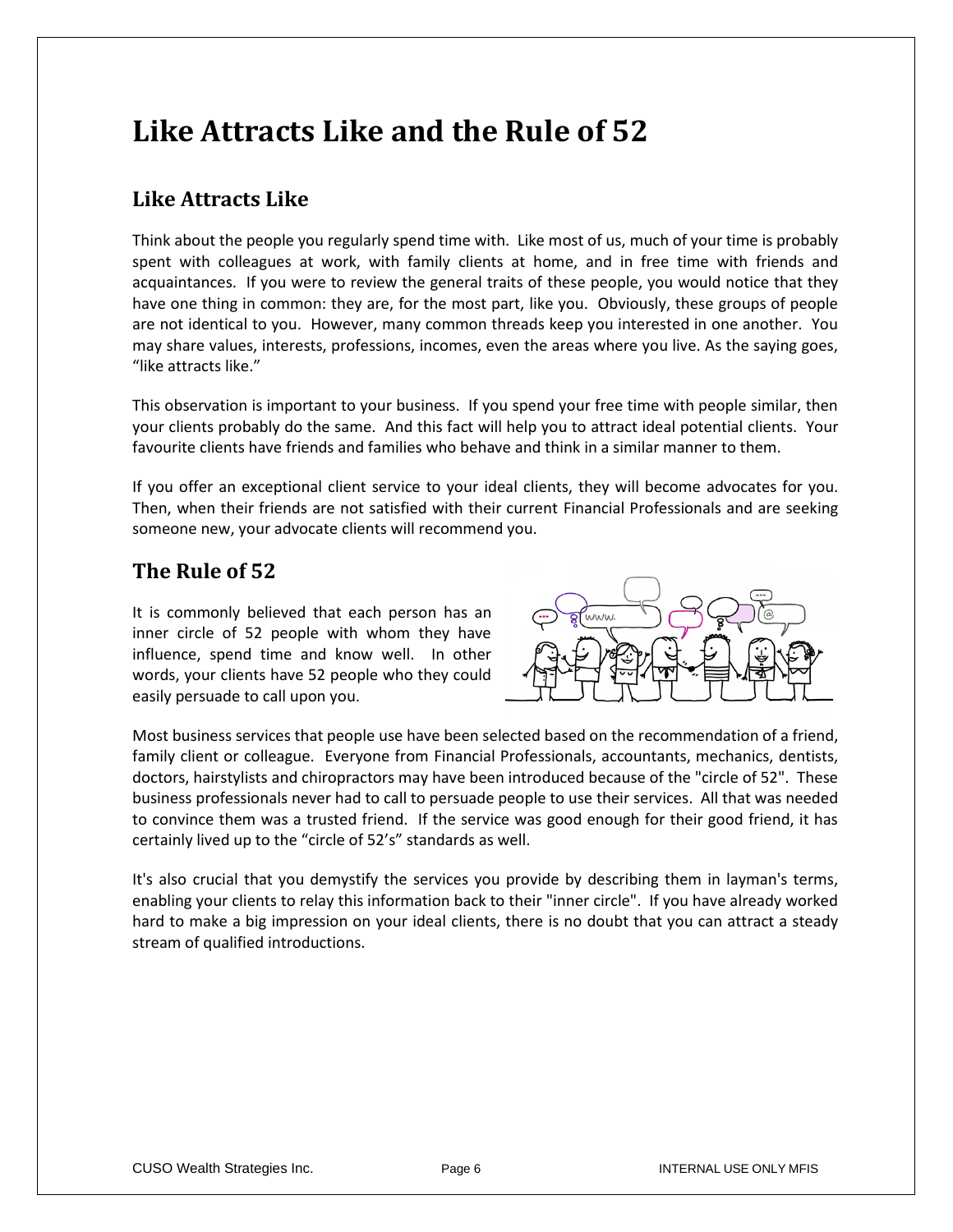## **The CUSO Wealth Continuum**

The MFIS Role was created to manage the **Intermediate Accumulator** which is at the centre of the CUSO Wealth Continuum.

This means you will be central to directing clients who become **Advanced Accumulators** to a Financial Planner where they are best served, and you will also be directing the **Beginning Accumulators** to the VirtualWealth Solution. You will have a process in place to continually monitor your VirtualWealth clients so that when the time is right for them to begin working with you, you can initiate that transition.

The informational piece below will help clients understand the concept of the Wealth Continuum and how they will be served best within your organization. This resource is available to all MFIS and is intended to help you effectively understand and communicate the Wealth Continuum to your clients and prospective clients. This resource will be discussed in great detail in Client Onboarding.

### **The Wealth Continuum**

#### **BEGINNING ACCUMULATOR**

These individuals are starting to save for the first time or are within the first few years of saving. They need a simple online saving & investment solution.

#### **What They are THINKING?**

Retirement may be a long way off and they are more focused on day-to-day living. housing, education & career development, emergency funds and travel. They are foremost looking to create financial stability, but also want to initiate a plan to start saving.

This is step one of creating future financial stability & prosperity.



#### **INTERMEDIATE ACCUMULATOR**

These individuals have been committed to saving for several years now and have seen their assets accumulate and grow, which is exciting. They are at a place in their financial lifecycle where they may want to begin working with an In Branch Advisor.

#### **What They are THINKING?**

Retirement may be getting closer, but they aren't planning any parties soon. They have achieved a level of financial stability and are looking to ensure their future financial prosperity by saving even more!

This is step two where you've achieved financial stability and are committed to achieving future prosperity.



#### **ADVANCED ACCUMULATOR**

These individuals have been accumulating for many, many years now and they feel great about what they've achieved. They are at a place in their financial life cycle where they should be working with a Certified Financial Planner to ensure they thoughtfully consider and carefully discuss the best way forward.

#### **What They are THINKING?**

Retirement may be right around the corner and they may find themselves wondering how exactly they be living off their accumulated savings. They are focused on preserving wealth and understanding what retirement means to their current lifestyle. They may also be thinking about other important issues related to their insurance, tax and estate planning needs.

Welcome to achieving financial stability and prosperity - enjoy!

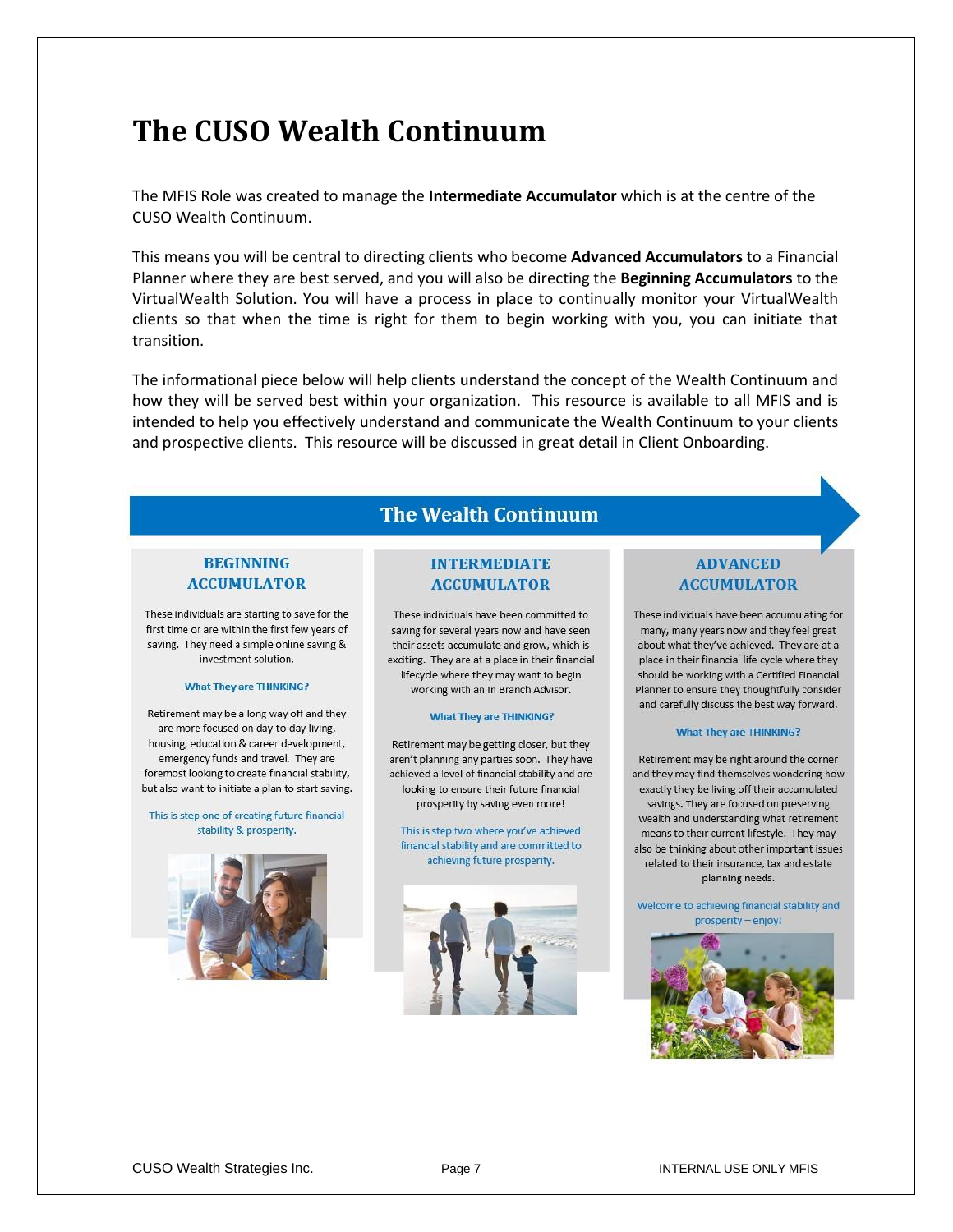# **TAKE ACTION & GET STARTED**

## **Part 1 – Client Analysis**

- **1. Print a copy of the** *Client Analysis Worksheet*.
- **2. Access the information necessary to be able to complete it in the most efficient manner.**
	- You will notice this worksheet if based on 'household' or 'relationships' not individual client accounts. Some house-holding work may be necessary before you can proceed.
- **3. Complete the** *Client Analysis Worksheet* **to account for all the clients that you are responsible for managing.**
- **4. List the total revenue generated by each client group, the number of households in each client group, and the assets represented by each client group.**
	- Complete with the level of detail you have available.
- **5. Typically, you will discover that 20% of your client generate 80% of your annual income. Ask yourself:** 
	- Do the clients who generate 80% of my income deserve 80% of my time?
	- What is the average revenue income per client per classification group?
- **6. Make any adjustments that are required to your Ideal Client, Knock-Out Factors and Client Segmentation System.**

### **Part 2 – Client Action**

- **1. Once you are satisfied with your segmentation break down, code your clients in your contact manager. The method for coding your clients will vary from one database to another.**
	- A field should be used to register each client's segmentation.
	- Once this description is completed, you have a visual and digital reference for exactly what each client represents to you and the organization.
- **2. If applicable, plan a client realignment strategy for those who could be better served by another option on the wealth continuum.** 
	- Check to see if there is a process in place to do so and if so, follow the process.
	- If there is no process in place, make sure it is a well-defined, professional and respectful introduction to the other representative.

If a transfer strategy is not appropriate, plan how you will deal with over-demanding and low value clients.

**3. We will help you use this information to determine exactly what services you are going to provide to your clients, and when you will provide them in Proven Strategy 7.**

We recommend you update the *Client Analysis Worksheet* annually to measure and assess your progress. Set a recurring reminder in your organizer now.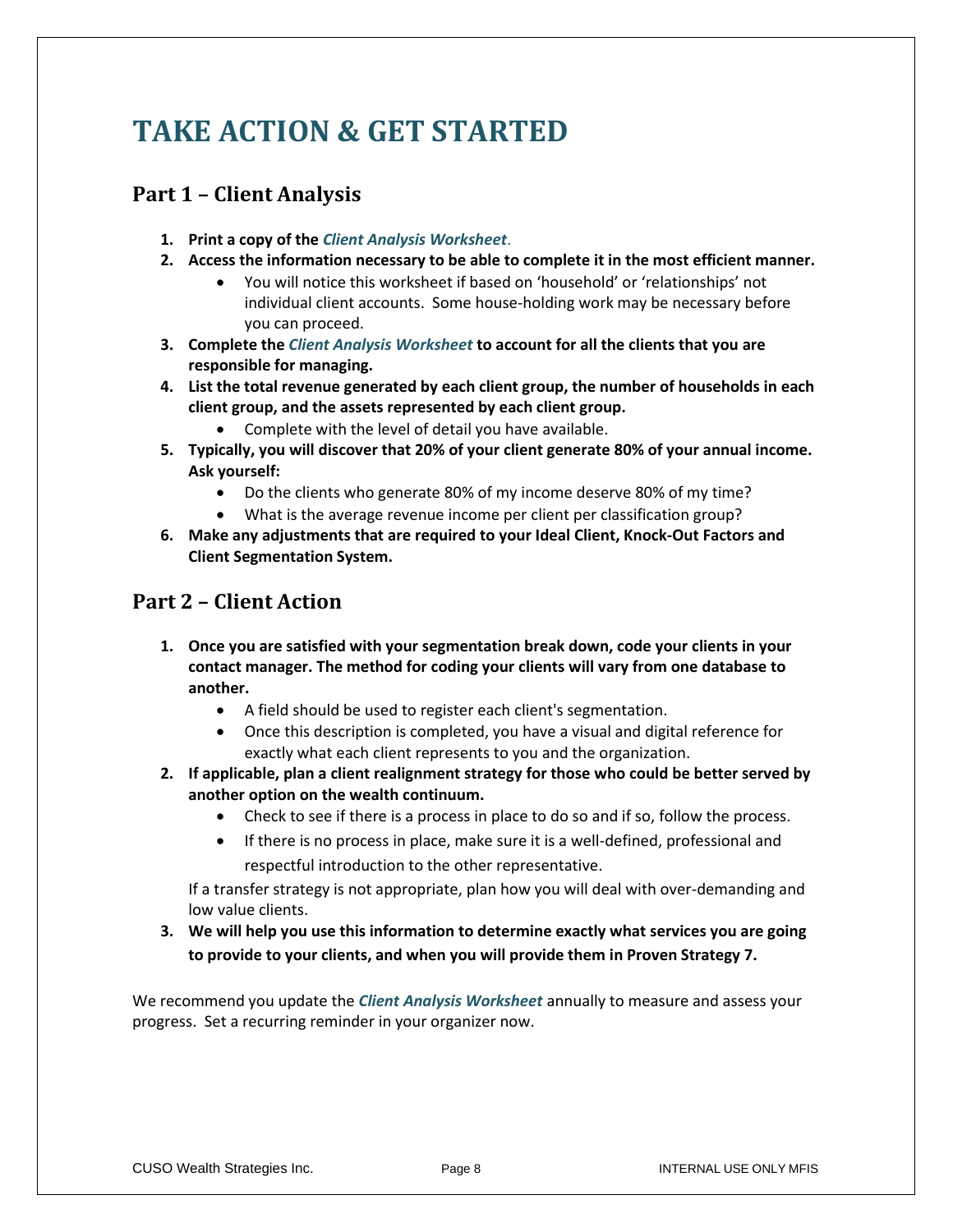## **Special Instructions for MFIS**

Typically, the high value clients are identified as "A" level clients. However, by virtue of your role as an MFIS we realize this identification will not be meaningful or inspiring to you because it won't allow you to move forward with the spirit of client excellence, we want you to embrace. Therefore, we want you to accurately identify your top 20-25 clients because these are your VIPs and you will have some exciting opportunities to deliver service excellence to them.